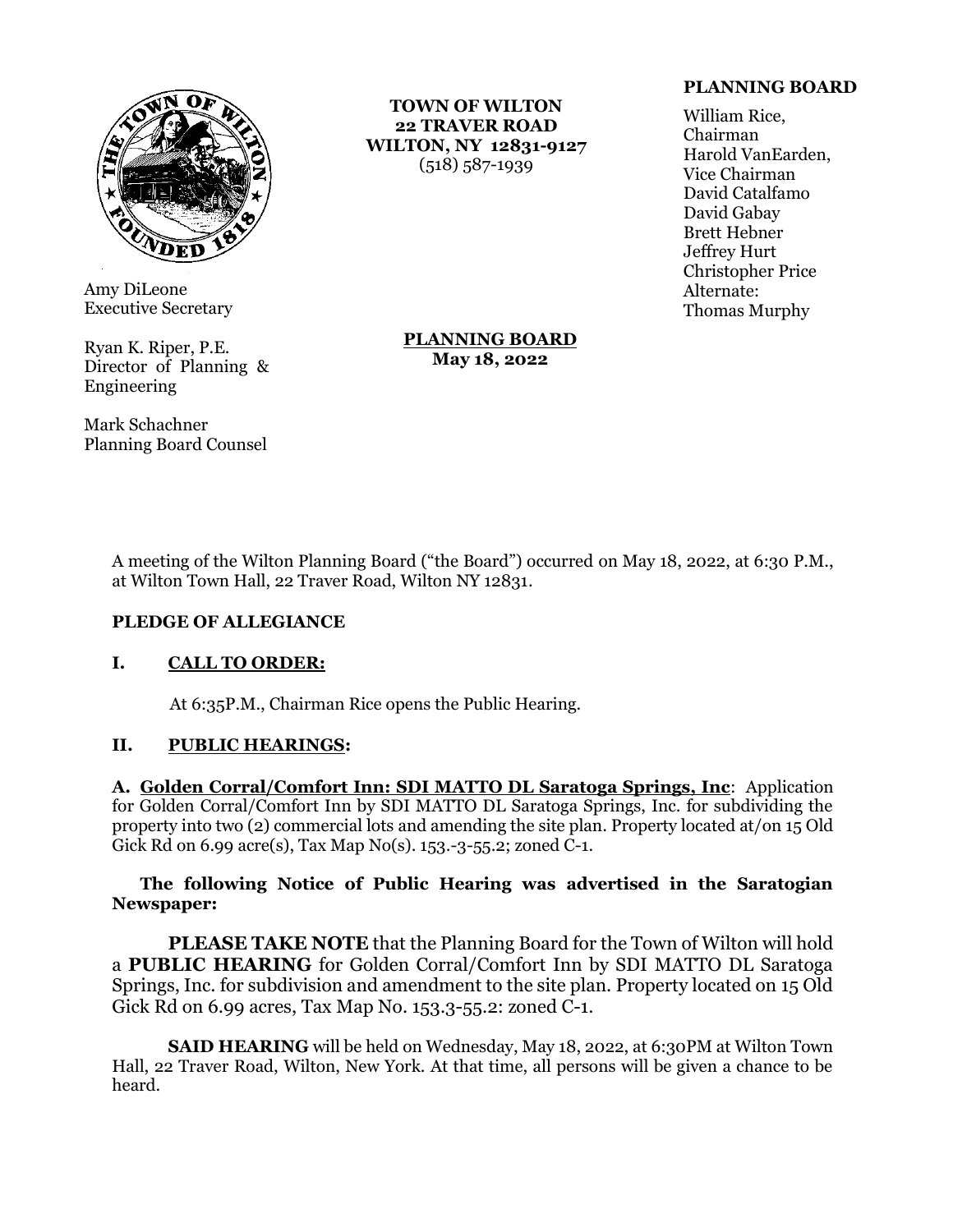**BY RESOLUTION** of the Planning Board for the Town of Wilton, Saratoga County, State of New York.

Sophia Marruso of Plan and Site Consulting is here presenting Golden Corral/Comfort Inn Subdivision.

Ms. Marruso:

- The property was purchased in 2021.
- Proposed 2-lot commercial subdivision and site plan amendment.
- The property is one parcel with Comfort Inn and Suites, and Golden Corral located on it.
- Proposed subdivision would be a 2.1-acre lot and a 4.81-acre lot.
- Area variances were granted by the ZBA for 15 ft. north side pavement setback relief for proposed Lot 1, and for 15 ft. south side pavement setback relief for proposed Lot 2.
- Cross access agreement, shared parking agreement, and maintenance agreement.

Mr. Riper, Town Engineer addresses his review letter dated May 11, 2022, to the Board.

Public Comment:

• None

# **III. REGULAR MEETING:**

Chairman Rice opens the regular meeting.

**PRESENT:** Chairman William Rice, Dave Catalfamo, Dave Gabay, Chris Price, and Thomas Murphy, Alternate; Ryan K. Riper, P.E., Director of Planning and Engineering, Mark Schachner, Planning Board Counsel, Josh Carlsson, Land Use Administrator, and Amy DiLeone, Executive Secretary

**ABSENT:** Harold VanEarden, Brett Hebner, and Jeff Hurt

**MINUTES APPROVAL**: Mr. Gabay made a motion, seconded by Mr. Catalfamo for the approval of the meeting minutes of April 20, 2022, as written. Ayes: Chairman Rice, Dave Catalfamo, Chris Price, and Thomas Murphy, Alternate

**CORRESPONDENCE:** None other than those relating to current applications before the Board.

Chairman Rice acknowledges the resignation of Michael Dobis and his 37 years of service on the Wilton Planning Board. He introduces the Town Board appointed alternate, Thomas Murphy and welcomes Chris Price from the alternate position to Board member.

# **IV. APPLICATIONS:**

**A. Golden Corral/Comfort Inn: SDI MATTO DL Saratoga Springs, Inc:** Application for Golden Corral/Comfort Inn by SDI MATTO DL Saratoga Springs, Inc. for subdividing the property into two (2) commercial lots and amending the site plan. Property located at/on 15 Old Gick Rd on 6.99 acre(s), Tax Map No(s). 153.-3-55.2; zoned C-1.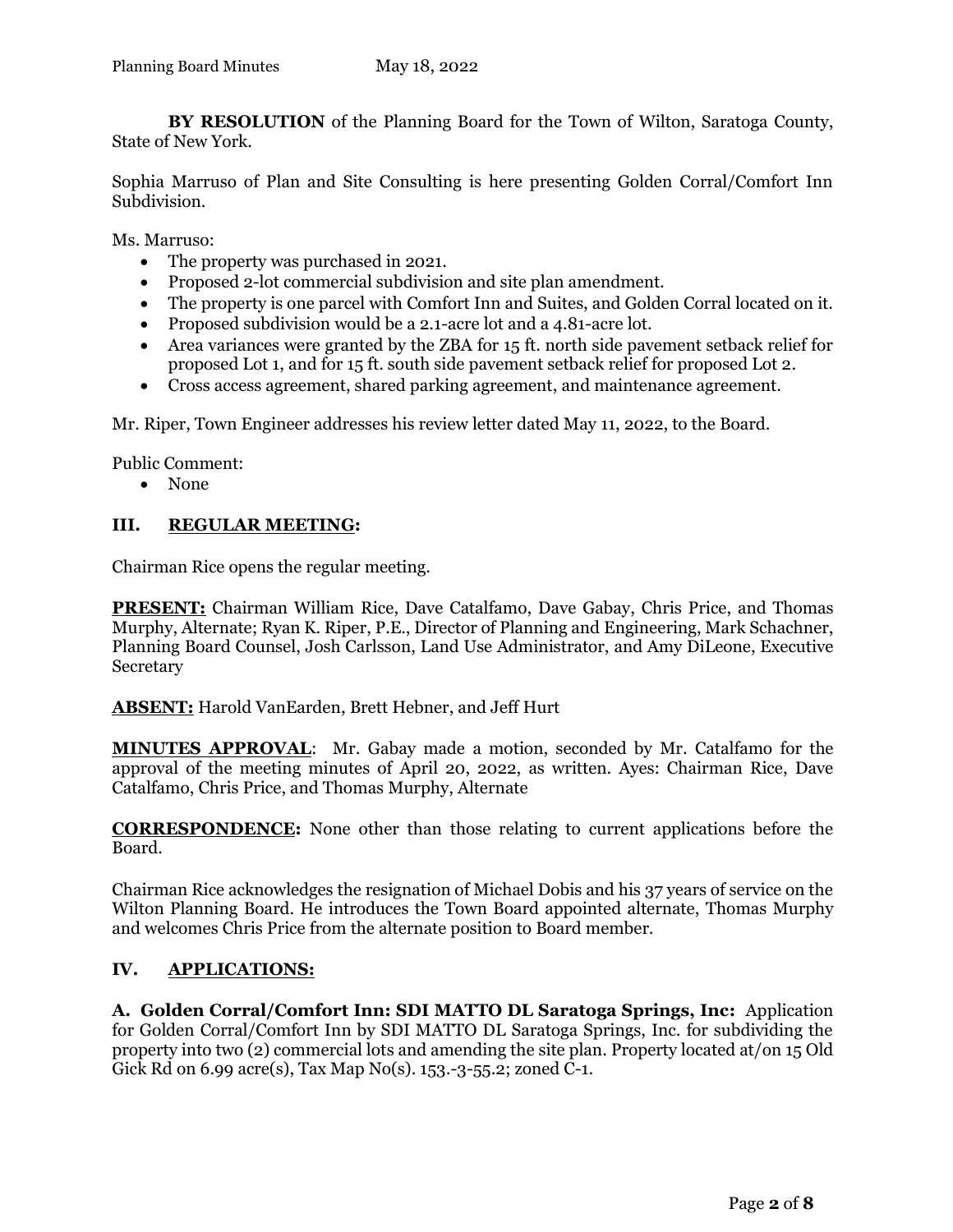Sophia Marruso of Plan and Site Consulting is here presenting Golden Corral/Comfort Inn Subdivision.

Sophia Marruso: We are here for final approval on the subdivision and the amended site plan.

Mr. Riper, Town Engineer had no further comment on his review letter presented earlier.

Town Counsel Mark Schachner reads the SEQRA Part II questions to the Board.

Part II questions are:

- *1. Will the proposed action create a material conflict with an adopted land use plan or zoning regulations? "No or Small "*
- *2. Will the proposed action result in a change in the use or intensity of use of land? "No or Small "*
- *3. Will the proposed action impair the character or quality of the existing community? "No or Small "*
- *4. Will the proposed action have an impact on the environmental characteristics that caused the establishment of a Critical Environmental Area (CEA)? "No or Small "*
- *5. Will the proposed action result in an advanced change in the existing level of traffic or affect existing infrastructure for mass transit, biking, or walkway? "No or Small "*
- *6. Will the proposed action cause an increase in the use of energy, and it fails to incorporate reasonably available energy conservation or renewable energy opportunities? "No or Small "*
- *7. Will the proposed action impact existing:*
	- *a. Public/ private water supplies? "No or Small"*
	- *b. "Public/private wastewater treatment utilities? "No or Small "*
- *8. Will the proposed action impair the character or quality of important historic, archaeological, architectural, or aesthetic resources? "No or Small "*
- *9. Will the proposed action result in an adverse change to natural resources (e.g., wetlands, waterbodies, groundwater, air quality, flora, and fauna? "No or Small "*
- *10. Will the proposed action result in an increase in the potential for erosion, flooding, or drainage problems? "No or Small "*
- *11. Will the proposed action create a hazard to environmental resources or human health? "No or Small"*

On a motion introduced by Mr. Gabay the Board adopts the following resolution:

**NOW, THEREFORE, BE IT RESOLVED,** that the Planning Board does hereby move for a negative declaration on SEQRA for the Application for Golden Corral/Comfort Inn by SDI MATTO DL Saratoga Springs, Inc. for subdividing the property into two (2) commercial lots and amending the site plan. Property located at/on 15 Old Gick Rd on 6.99 acre(s), Tax Map No(s). 153.-3-55.2; zoned C-1.

The motion is seconded by Mr. Catalfamo and duly put to vote, all in favor, on May 18, 2022.

On a motion introduced by Mr. Price the Board adopts the following resolution:

**NOW, THEREFORE, BE IT RESOLVED**, that the Town of Wilton Planning Board approves the Application for Preliminary and Final Subdivision for Golden Corral/Comfort Inn by SDI MATTO DL Saratoga Springs, Inc. for subdividing the property into two (2) commercial lots. Conditioned upon compliance with the Town Engineer, Ryan Riper's review letter dated May 11,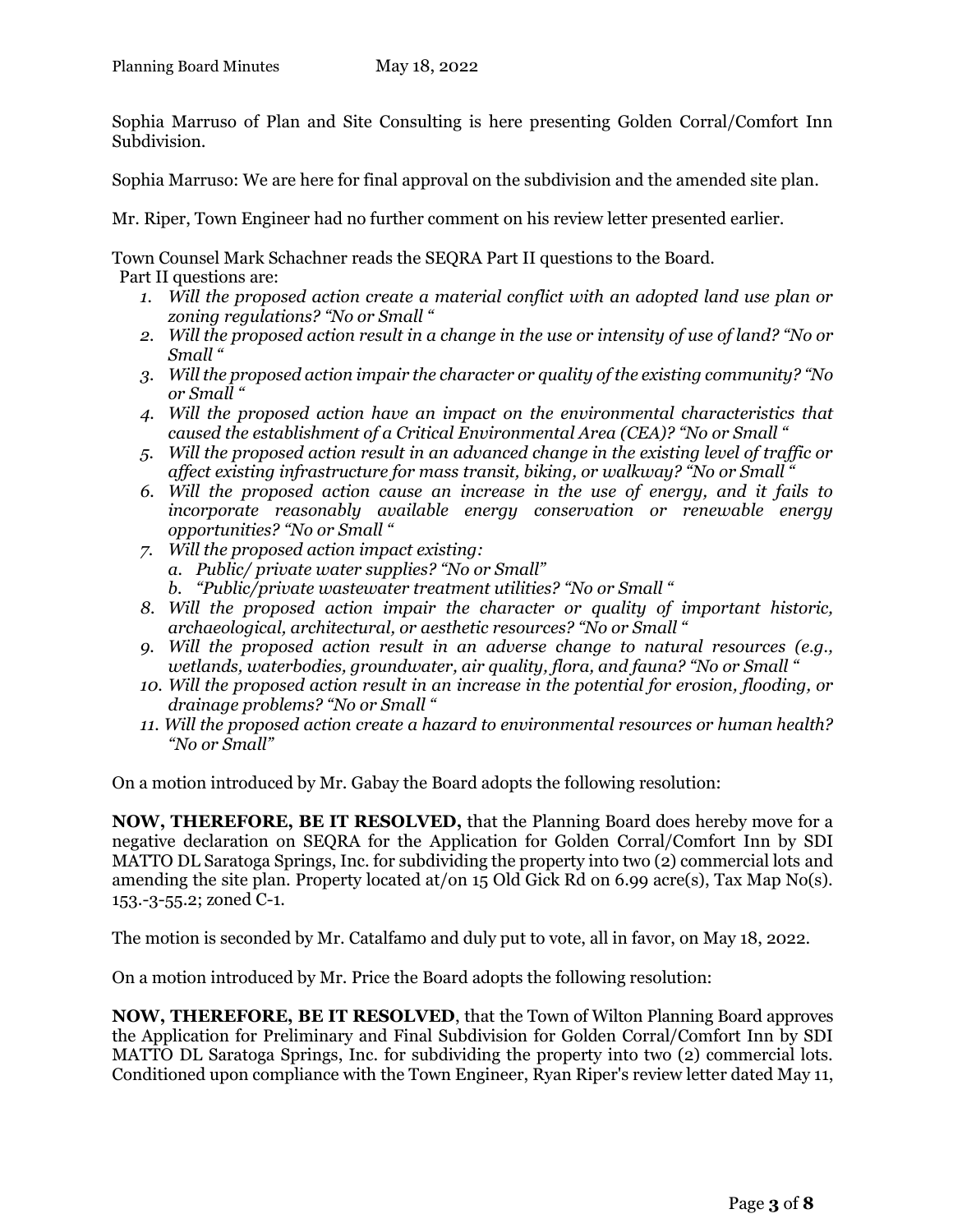2022, and approval of the easement language. Property located at/on 15 Old Gick Rd on 6.99 acre(s), Tax Map No(s). 153.-3-55.2; zoned C-1.

The motion is seconded by Mr. Catalfamo and duly put to vote, all in favor, on May 18, 2022.

On a motion introduced by Mr. Price the Board adopts the following resolution:

**NOW, THEREFORE, BE IT RESOLVED**, that the Town of Wilton Planning Board approves the Application for Minor Amended Site Plan for Golden Corral/Comfort Inn by SDI MATTO DL Saratoga Springs, Inc. for subdividing the property into two (2) commercial lots. Conditioned upon compliance with the Town Engineer, Ryan Riper's review letter dated May 11, 2022. Property located at/on 15 Old Gick Rd on 6.99 acre(s), Tax Map No(s). 153.-3-55.2; zoned C-1.

The motion is seconded by Mr. Gabay and duly put to vote, all in favor, on May 18, 2022.

**B. Perry Crossing: FFBWOOD#2, LLC:** Application for Perry Crossing by FFBWOOD#2, LLC for a four (4) lot commercial subdivision and the construction of two (2) retail buildings and a bank with drive-up window. Property located at/on Route 50 and Perry Rd on 5.12 acre(s), Tax Map No(s). 153.-3-90.5; zoned C-1.

Luigi Palleschi from ABD Engineering representing Perry Crossing.

Mr. Palleschi:

- We are here tonight for final approval on both site plan and subdivision approval for Perry Crossing.
- We were here last month discussing the site plan and subdivision.
- There have been no major changes to the site or subdivision plans.
- We have addressed many of the Town Engineer, Ryan Riper comments from his review letter dated May 11, 2022.
- There have been discussions with DOT., and we have gotten approval from DOT. Stage one and stage two are now approved for the curb cut on Route 50.
- The last step is really for the contractor to submit all the bonding and the insurance certificates.
- The easements have been drafted.

Mr. Riper, Town Engineer addresses his review letter dated May 11, 2022, to the Board.

Mr. Riper:

- The Wilton Water and Sewer review will be done, and there will be some additional changes to the utilities.
- There are some errors in the easement language that need to be corrected.

Discussion of making lot-1 secure and safe until there is a committed tenant. Lot- 1 shall has means of access across the parcel.

On a motion introduced by Mr. Gabay the Board adopts the following resolution:

**NOW, THEREFORE, BE IT RESOLVED**, that the Town of Wilton Planning Board approves the Application for Final Subdivision and Final Site Plan for Perry Crossing by FFBWOOD#2, LLC for a four (4) lot commercial subdivision and the construction of two (2) retail buildings and a bank with drive-up window. Conditioned upon compliance with the Town Engineer, Ryan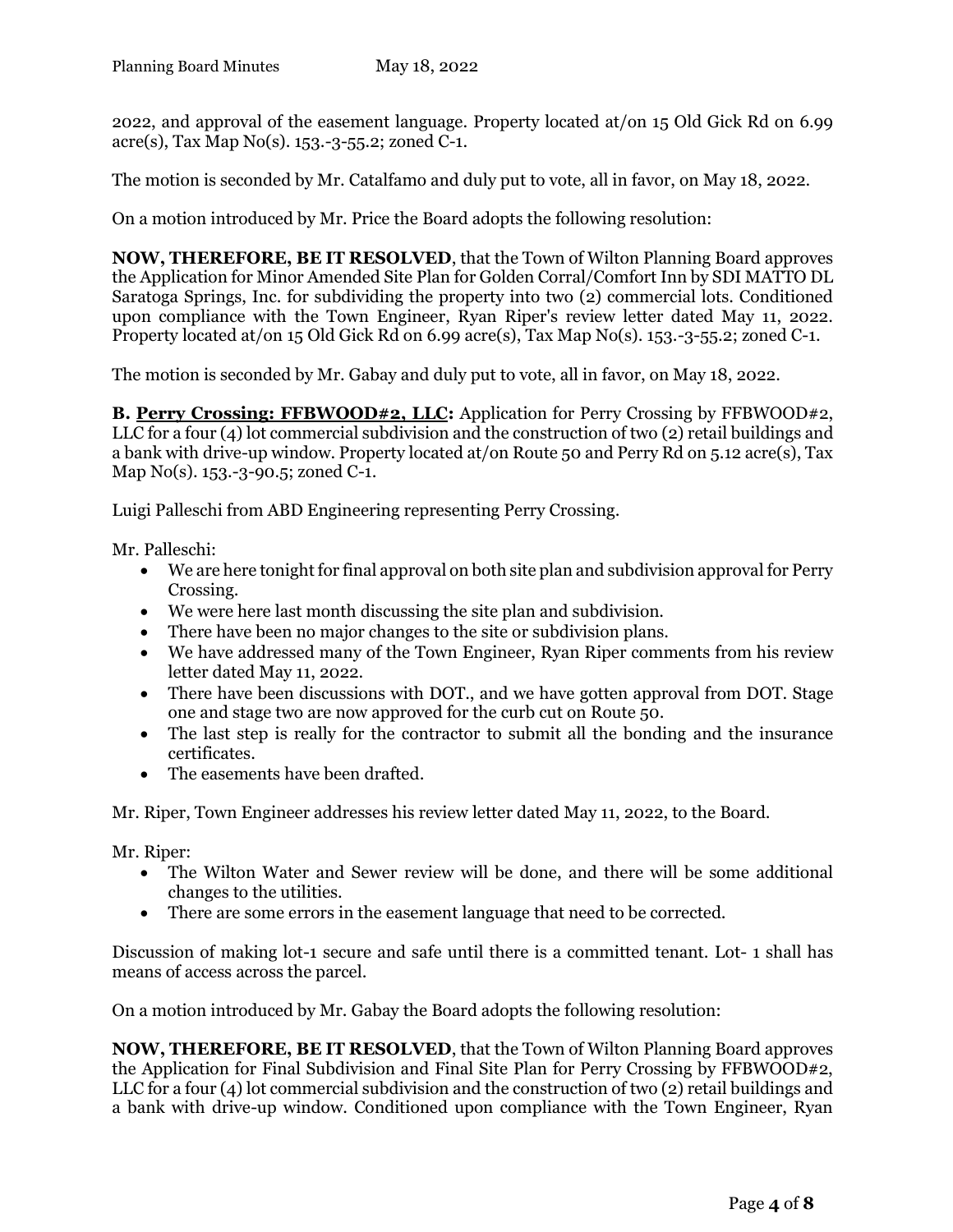Riper's review letter dated May 11, 2022. Property located at/on Route 50 and Perry Rd on 5.12 acre(s), Tax Map No(s). 153.-3-90.5; zoned C-1.

The motion is seconded by Mr. Catalfamo and duly put to vote, all in favor, on May 18, 2021.

**C. Ballard Road - Parillo Trailer Storage: Frank J. Parillo:** Application for Ballard Road Parillo Trailer Storage by Frank J. Parillo for a two (2) year extension of trailer storage. Property located at/on 241 Ballard Rd on 5.3 acre(s), Tax Map No(s). 115.-1-15, 16, 17; zoned C-3.

Attorney Jon Lapper is here representing Mr. Parillo for the trailer storage.

Attorney Lapper: We are seeking another two years of the exact same use for Ace, for their truck trailer storage near their distribution center. They need this for their operations.

Mr. Riper, Town Engineer addresses his comments to the Board.

Mr. Riper: I spoke with Mr. Reed who lives directly to the east of this parcel. He has the mechanic shop there. I let him know that you were requesting an extension of 2 years. He was fine with the extension for 2 years.

On a motion introduced by Mr. Catalfamo the Board adopts the following resolution:

**NOW, THEREFORE, BE IT RESOLVED,** that the Planning Board does hereby move to approve the Application for Amended Site Plan for Ballard Road - Parillo Trailer Storage by Frank J. Parillo for a two (2) year extension of trailer storage. Property located at/on 241 Ballard Rd on 5.3 acre(s), Tax Map No(s). 115.-1-15, 16, 17; zoned C-3. There are no new or different environmental impacts requiring further SEQRA review.

The motion is seconded by Mr. Gabay and duly put to vote, all in favor, on May 18, 2022.

**D. Dance Lab: Mary Beth Besler:** Application for Dance Lab by Mary Beth Besler for a 4,550 sq.ft. dance studio. Property located at/on 604 Maple Ave (Rte. 9) on 4.78 acre(s), Tax Map No(s). 140.17-1-7.1; zoned CR-1.

Luigi Palleschi from ABD Engineering and Tim and Peter Barber of JAG Construction are here to represent the Dance Lab by Mary Beth Besler.

Mr. Palleschi:

- We are here to night for conceptual approval.
- The Dance Lab is an existing dance studio in Wilton and is looking to relocate to another property in Wilton.
- The property is 4.78 acres, located on Route 9 directly across from Cole's Collision.
- It will require a full curb cut on Route 9.
- The proposed commercial, metal building with store front is  $4,550$  sq. ft. and will have  $25$ parking spaces.
- Water and sewer are available.
- The applicant would like to keep the billboards for a 5-year period.

Attorney Schachner suggests the Board ask for a letter from the applicant stating that she consents to, as a condition, limiting the billboards to five years.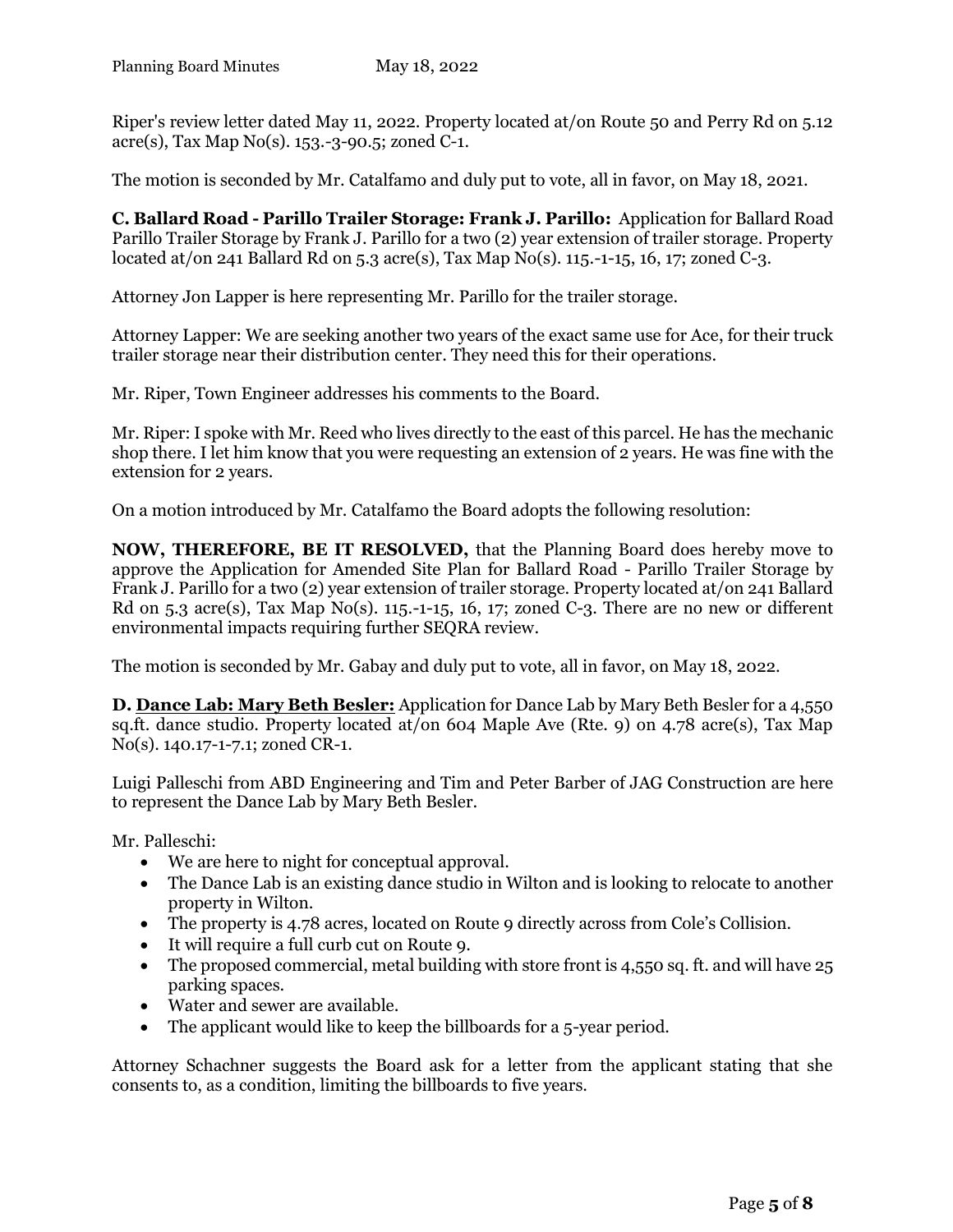The Board also suggested asking for a bond or a letter of credit to ensure the five-year period was implemented.

Mr. Riper, Town Engineer addresses his letter dated May 13, 2022, to the Board.

Mr. Riper:

- A designated drop off area be incorporated into the site plan.
- A professional survey of the property so the site can be cleaned up.
- A sign variance will be needed, start the process.
- A traffic analysis will be needed.
- Wilton Water and Sewer review fees need to be paid.

On a motion introduced by Mr. Price the Board adopts the following resolution:

**NOW, THEREFORE, BE IT RESOLVED,** that the Planning Board does hereby move to approve the Application for Conceptual Site Plan for Dance Lab by Mary Beth Besler for a 4,550 sq.ft. dance studio. Property located at/on 604 Maple Ave (Rte. 9) on 4.78 acre(s), Tax Map No(s). 140.17-1-7.1; zoned CR-1.

The motion is seconded by Mr. Catalfamo and duly put to vote, all in favor, on May 18, 2022.

**E. Lupine - Peterson Warehouse: Peterson Geotech:** Pre-Application for Lupine - Peterson Warehouse by Peterson Geotech for a 6,750 sq.ft. warehouse. Property located at/on 7 Blue Lupine Ln on  $3.63$  acre(s), Tax Map No(s). 128.-1-95; zoned C-2.

Doug Heller of the LA Group is here to present the Peterson Warehouse.

Mr. Heller:

- This is a specialty drilling company.
- A proposed 7,000 sq.ft. building to store their equipment.
- Small office for 1 or 2 people.
- Proposing 3 parking spaces.
- One outside fuel tank.
- They make specialty foundation pilings for high rise buildings in New York City.

The Board thought this was a straightforward commercial project and granted conceptual approval.

On a motion introduced by Mr. Gabay the Board adopts the following resolution:

**NOW, THEREFORE, BE IT RESOLVED,** that the Planning Board does hereby move to approve the Application for Conceptual Site Plan for Lupine - Peterson Warehouse by Peterson Geotech for a 6,750 sq.ft. warehouse. Property located at/on 7 Blue Lupine Ln on 3.63 acre(s), Tax Map No(s). 128.-1-95; zoned C-2.

The motion is seconded by Mr. Catalfamo and duly put to vote, all in favor, on May 18, 2022.

**F**. **Accessory Building Shed: Superior Plus Energy:** Application for Accessory Building Shed by Superior Plus Energy for a 336 sq.ft. accessory building shed. Property located at/on 21 Traver Rd on 2.43 acre(s), Tax Map No(s). 115.-1-21 & 22; zoned C-3.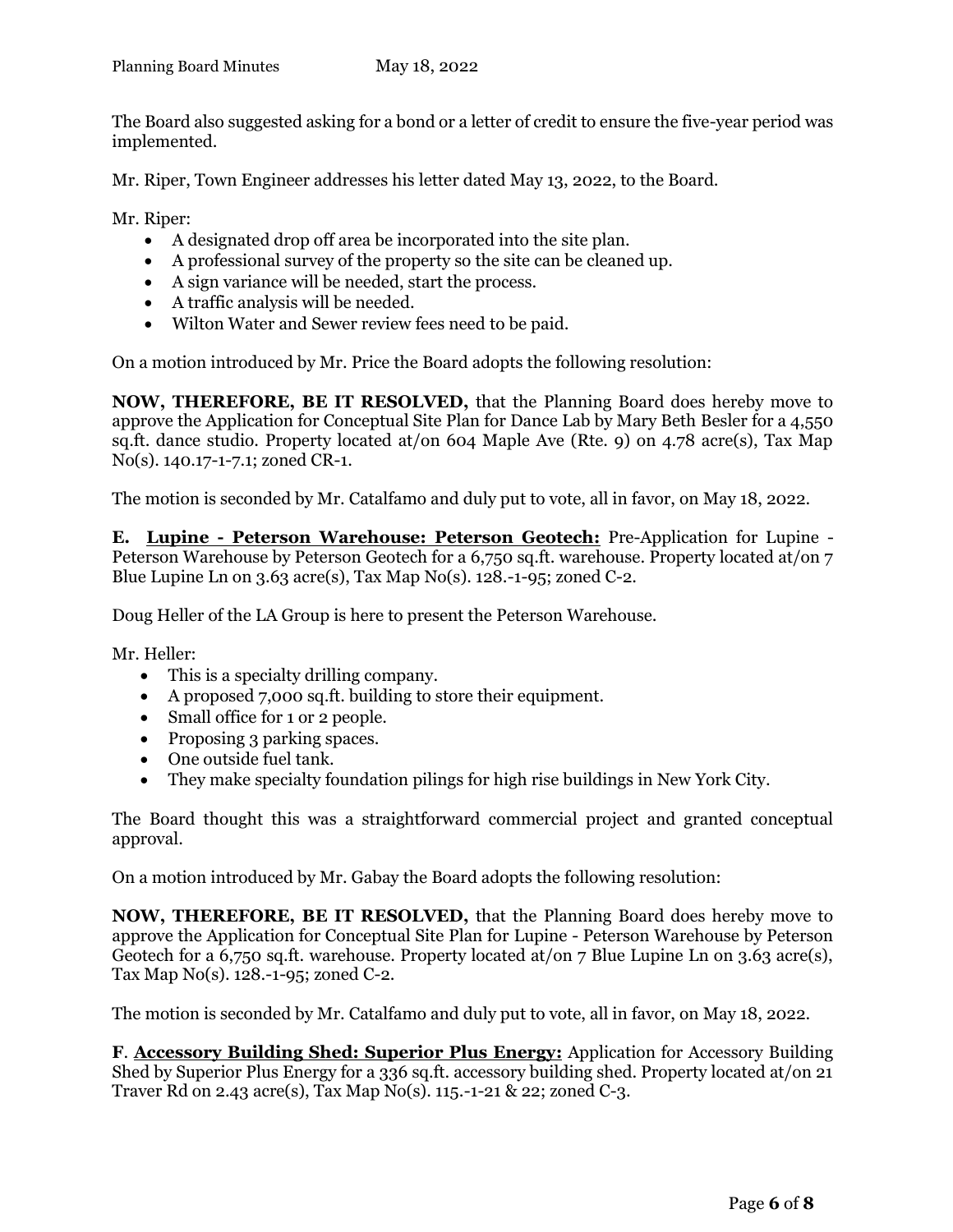Mike Petteys of Superior Plus Energy is here to represent Superior Plus Energy.

Mr. Petteys:

- Proposed 336 sq.ft. shed to replace a noncompliant existing structure.
- The shed will be used for the storage of fittings, pipes, and a lawnmower.

On a motion introduced by Mr. Murphy the Board adopts the following resolution:

**NOW, THEREFORE, BE IT RESOLVED,** that the Planning Board does hereby move to approve the Application for Amended Site Plan for Accessory Building Shed by Superior Plus Energy for a 336 sq.ft. accessory building shed. Property located at/on 21 Traver Rd on 2.43 acre(s), Tax Map No(s). 115.-1-21 & 22; zoned C-3. There are no new or different environmental impacts requiring further SEQRA review.

The motion is seconded by Mr. Catalfamo and duly put to vote, all in favor, on May 18, 2022.

**G**. **Grande Highlands, Phase II: New York Development Group/Saratoga LLC:** Pre-Application and Conceptual Subdivision for Grande Highlands, Phase II by New York Development Group/Saratoga LLC for an 11-lot residential, conservation subdivision. Property located at/on 148 Edie Rd on 48.44 acre(s), Tax Map No(s). 141.- 2-80; zoned R-2.

Paul Lubera of Lansing Engineering is here representing Grande Highlands, Phase II:

- The project proposes an extension of the Grande Highlands Residential Subdivision that includes an addition of 11 new single‐family residential lots.
- The proposed project includes the addition of approximately 27.78 acres of the land.
- A lot line adjustment is also proposed between the parcel to the south identified as 154. 1‐10 to provide a total of 48.44 acres for development.
- All new lots shall be subdivided in accordance with the Town of Wilton Conservation Subdivision regulations.
- The regulation calculations outline a maximum of 11 lots with a minimum required open space of 9.72 acres.
- The single-family dwellings are anticipated to be two-story structures with two-car garages.
- The Development Group has applied to the Town Board for land dedication approval.

Mr. Riper, Town Engineer addresses his comments to the Board.

The Board is willing to grant conceptual approval tonight.

On a motion introduced by Mr. Price the Board adopts the following resolution:

**NOW, THEREFORE, BE IT RESOLVED,** that the Planning Board approves the Application for Conceptual Subdivision for Grande Highlands, Phase II by New York Development Group/Saratoga LLC for an 11-lot residential, conservation subdivision. Property located at/on 148 Edie Rd on 48.44 acre(s), Tax Map No(s). 141.- 2-80; zoned R-2.

The motion is seconded by Mr. Gabay and duly put to vote, all in favor, on May 18, 2022.

**Pine Bluff Subdivision:** Discussion and concerns of the seasonal high ground water in the Pine Bluff Subdivision. Photos of the site were reviewed and discussed by the Board.